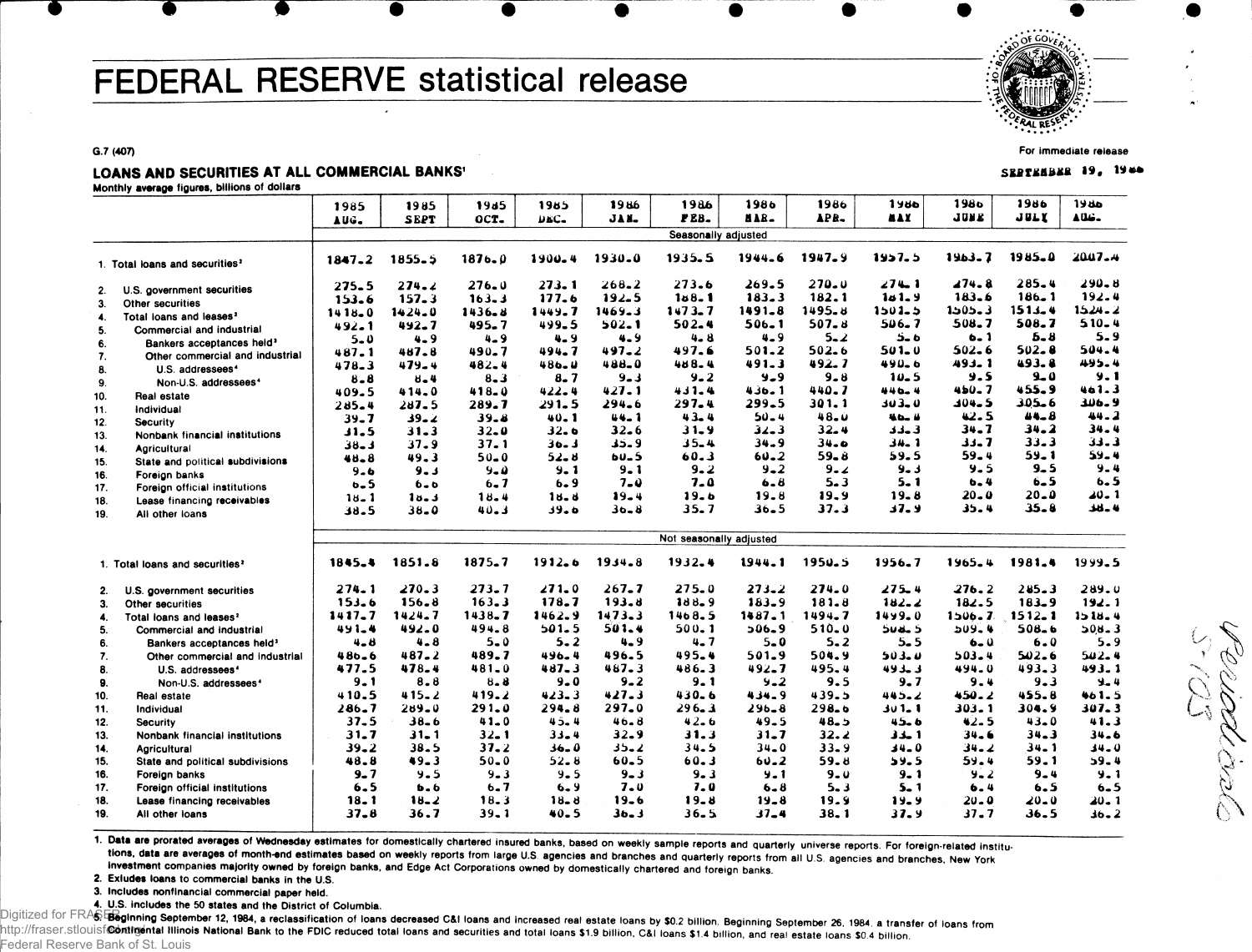of average and the con-**SAN STATISTICS** 

and the model of a state of the section of the

#### **G.7 (407)A**

#### LOANS AND SECURITIES AT DOMESTICALLY CHARTERED COMMERCIAL BANKS'

**Averages of Wednesday figures, billions of dollars**

|     |                                            | 1985       | 1985       | 1985       | 1985       | 1986       | 1986         | 1986                    | 1986       | 1986       | 1986            | 1966       | 1986       |
|-----|--------------------------------------------|------------|------------|------------|------------|------------|--------------|-------------------------|------------|------------|-----------------|------------|------------|
|     |                                            | AUG.       | SEPT       | OCT.       | DEC.       | JAN.       | PEB.         | MAR.                    | APR.       | 8AY        | JUNE            | JULY       | AUG.       |
|     |                                            |            |            |            |            |            |              | Seasonally adjusted     |            |            |                 |            |            |
|     | 1. Total loans and securities <sup>2</sup> | 1766.4     | 1772.9     | $1792 - 0$ | $1813 - 4$ | $1642 - 1$ | $1d + 8 - 7$ | 1855.4                  | 1855.0     | $1863 - 2$ | 1469.3          | 1889.6     | 1908.5     |
| 2.  | U.S. government securities                 | 270.5      | 268.9      | $270 - 8$  | $268 - 1$  | $263 - 2$  | 268.5        | $264 - 3$               | $264 - 0$  | 467.0      | 267.9           | 278.9      | 283.5      |
| 3.  | <b>Other securities</b>                    | $148 - 2$  | 151.7      | 157.4      | 171.5      | 186.1      | 181.6        | $177 - 0$               | 175.6      | 175.3      | 176.9           | 179.3      | 185.3      |
| 4.  | Total loans and leases <sup>2</sup>        | 1347.7     | $1352 - 4$ | $1363 - 8$ | 1373.8     | $1392 - 8$ | 1398.7       | $1414 - 1$              | 1415.5     | 1420.9     | 1424.6          | $1431 - 3$ | 1439.6     |
| 5.  | Commercial and industrial                  | $441 - 0$  | 440.7      | 442.5      | 444.3      | 446.5      | 447.2        | 448.6                   | 448.9      | 449.0      | 450.2           | 448.8      | 449.6      |
| 6.  | Bankers acceptances held <sup>3</sup>      | 2.5        | $2 - 3$    | $2 - 2$    | 2.0        | ا -2       | 2.1          | $2 - 2$                 | $2 - 3$    | 4.5        | $2 - 7$<br>di a | $-2-4$     | 2.3        |
| 7.  | Other commercial and industrial            | 438.5      | 438.4      | 440.3      | $442 - 3$  | 444.5      | 445.1        | 446.5                   | 446.6      | 446.5      | 447.5           | 446.4      | 447.2      |
| 8.  | U.S. addressees <sup>4</sup>               | 433.6      | 433.7      | 435.8      | 438.0      | 440.1      | 440.7        | 441.5                   | 441.9      | 441.3      | 443.2           | 442.4      | 443.1      |
| 9.  | Non-U.S. addressees <sup>4</sup>           | $5 - 0$    | 4.7        | $4 - 5$    | $4 - 3$    | $4 - 4$    | $4 - 4$      | $5 - 0$                 | $4 - 8$    | 5. 2       | $4 - 3$         | 4.0        | 4.1        |
| 10. | <b>Real estate</b>                         | 404.0      | 408.6      | 412.8      | 417.2      | 422.0      | $426 - 3$    | 430.9                   | $435 - 3$  | 440.9      | 445.1           | $450 - 3$  | 455.5      |
| 11. | Individual                                 | $285 - 1$  | 287.2      | 289.4      | $291 - 2$  | 294.3      | 297.1        | $299 - 2$               | $300 - 8$  | $302 - 7$  | 304.2           | $305 - 3$  | $306 - 6$  |
| 12. | <b>Security</b>                            | $37 - 5$   | 36.9       | 37_4       | $37 - 1$   | $40 - 8$   | $40 - 9$     | 47.6                    | 44.3       | 42.4       | $39 - 1$        | 41.5       | $40 - 4$   |
| 13. | Nonbank financial institutions             | $28 - 8$   | 28.6       | $29 - 3$   | $29 - 5$   | $29 - 0$   | 28.3         | $28 - 9$                | 28.9       | 29.3       | $30 - 5$        | $30 - 6$   | $31 - 1$   |
| 14. | <b>Agricultural</b>                        | $38 - 3$   | $37 - 9$   | 37.1       | 30.3       | 35.9       | 35.4         | 34.9                    | $34 - 6$   | 1 ـ4 ل     | 33.7            | $33 - 3$   | 33.3       |
| 15. | State and political subdivisions           | 48.8       | 49.3       | $50 - 0$   | 52.8       | $60 - 5$   | $60 - 3$     | $60 - 2$                | $59 - 8$   | 59.5       | 59.4            | 59.1       | $59 - 4$   |
| 16. | Foreign banks                              | $5 - 9$    | $5 - 8$    | $5 - 5$    | 5.7        | $5 - 8$    | 5.7          | $5 - 7$                 | $5 - 7$    | $5 - 9$    | 6.1             | 5.9        | $5 - 6$    |
| 17. | Foreign official institutions              | 3.5        | $3 - 6$    | $3 - 6$    | 6 دۇ       | $3 - 6$    | $3 - 8$      | $3 - 7$                 | $3 - 7$    | 3. B       | 3.7             | 3.7        | $3 - 7$    |
| 18. | Lease financing receivables                | $18 - 1$   | 18.3       | 18.4       | 18.8       | 19.4       | 19.6         | $19 - 8$                | 19.9       | 19.8       | 20.O            | $20 - 0$   | 20.1       |
| 19. | all other loans                            | 36.5       | 35.5       | 37.8       | $37 - 3$   | 34.9       | 34.1         | 34.5                    | $33 - 6$   | 5 خدد      | $32 - 6$        | $32 - 7$   | $34 - 4$   |
|     |                                            |            |            |            |            |            |              | Not seasonally adjusted |            |            |                 |            |            |
|     |                                            |            |            |            |            |            |              |                         |            |            |                 |            |            |
|     | 1. Total loans and securities <sup>2</sup> | $1765 - 3$ | 1769.5     | 1792.0     | $1823 - 0$ | 1844.4     | 1845.8       | 1854.0                  | $1857 - 1$ | 1863.2     | 1871.8          | 1687.3     | 1903.0     |
| 2.  | U.S. government securities                 | 269.2      | 265.0      | $268 - 5$  | $266 - 0$  | $262 - 7$  | 269.9        | $267 - 8$               | 267.9      | 268.3      | 269.3           | 278.9      | 282.0      |
| 3.  | Other securities                           | 147.9      | 151.0      | $157 - 3$  | 172.7      | $187 - 6$  | 182.4        | 177.7                   | 175.6      | 175.8      | 175.9           | 127.1      | 185.0      |
| 4.  | Total loans and leases <sup>2</sup>        | 1348.2     | 1353.5     | $1366 - 2$ | 1384.3     | 1394.1     | 1393.5       | 1408.6                  | 1413.6     | 1419.2     | $1426 - 6$      | $1431 - 4$ | $1436 - 0$ |
| 5.  | Commercial and industrial                  | 440.5      | 439.7      | 441.6      | $444 - 8$  | 444_6      | 445.2        | 448.9                   | 450.8      | 451.4      | $451 - 7$       | 449.7      | 448.6      |
| 6.  | Bankers acceptances held <sup>3</sup>      | $2 - 4$    | 2.3        | $2 - 3$    | $2 - 2$    | $2 - 0$    | 2. 1         | $2 - 3$                 | $2 - 2$    | 2.4        | $2 - 6$         | $2 - 3$    | $2 - 2$    |
| 7.  | Other commercial and industrial            | $438 - 1$  | 437.4      | 439.2      | $442 - 6$  | 442.6      | 443.0        | 446.7                   | 448.6      | 449.0      | 449.1           | 447.4      | 446.4      |
| 8.  | U.S. addressees <sup>4</sup>               | 433.1      | 432.5      | $434 - 3$  | $437 - 8$  | $437 - 8$  | 438.4        | $442 - 2$               | 444.0      | 444.5      | 445.0           | 443.4      | 442.3      |
| 9.  | Non-U.S. addressees <sup>4</sup>           | $5 - 0$    | 4.9        | $4 - 9$    | $4 - 9$    | $4 - 8$    | 4. 7         | $4 - 5$                 | 4.5        | 4.4        | 4.1             | $4 - 0$    | 4.1        |
| 10. | Real estate                                | 405.0      | 409.8      | 414.1      | $418 - 0$  | $422 - 1$  | 425.5        | $429 - 7$               | $434 - 1$  | 439. 7     | 444.6           | $450 - 2$  | 455.7      |
| 11. | Individual                                 | $286 - 4$  | 288.7      | 290.7      | 294.5      | 296.7      | $296 - 1$    | 296.5                   | 298.3      | $300 - 8$  | $302 - 8$       | 304.5      | 306.9      |
| 12. | <b>Security</b>                            | 35.6       | 36.7       | $38 - 8$   | 41.3       | 42.5       | 40.1         | 46.5                    | 44.6       | 42.0       | 39.4            | $39 - 9$   | $38 - 0$   |
| 13. | Nonbank financial institutions             | 28.9       | $28 - 3$   | 29.3       | 29.9       | 29.2       | 28.2         | $28-5$                  | 28. u      | 29.2       | $30 - 6$        | $30 - 7$   | $31 - 3$   |
| 14. | <b>Agricultural</b>                        | 39.2       | 38.5       | 37.2       | 0 ـ 16     | $35 - 2$   | 34.5         | 34.0                    | 33.9       | $34 - 0$   | $34 - 2$        | $34 - 1$   | $34 - 0$   |
| 15. | State and political subdivisions           | 48.8       | 49.3       | $50 - 0$   | $52 - 8$   | 60_5       | 60.3         | $60 - 2$                | 59.8       | 59.5       | 59.4            | 59.1       | $59 - 4$   |
| 16. | Foreign banks                              | $6 - 0$    | $5 - 8$    | 5.7        | 6.0        | 5.8        | 5. u         | $5 - 6$                 | $5 - 6$    | 5.7        | $5 - 9$         | $6 - 0$    | 5.5        |
| 17. | Foreign official institutions              | 3.5        | $3 - 6$    | 3.6        | 3.6        | 3.6        | $3 - 8$      | 3.7                     | 3.7        | 3.8        | 3.7             | 3.7        | $3 - 7$    |
| 18. | Lease financing receivables                | 18. 1      | 18.2       | $18 - 3$   | 18.8       | 19.6       | 19.8         | 19.8                    | $19 - 9$   | $19 - 9$   | 20.0            | 0 ـ 20     | 20.1       |
| 19. | All other loans                            | 36.2       | 34.9       | 37.0       | $38 - 6$   | 34.3       | $34 - 3$     | $35 - 1$                | $34 - 1$   | 1 ـلاد     | 34. 3           | $33 - 4$   | $32 - 8$   |
|     |                                            |            |            |            |            |            |              |                         |            |            |                 |            |            |

The production of an interesting the product of the No

1. Data are prorated averages of Wednesday estimates for domestically chartered insured banks, based on weekly sample reports and quarterly universe reports.

**2. Exludes loans to commercial banks in the U.S.**

**3. Includes nonflnanclal commercial paper held.**

**4. U.S. includes the 50 states and the District of Columbia.**

5. Beginning September 12, 1984, a reclassification of loans decreased C&I loans and increased real estate loans by \$0.2 billion. Beginning September 26, 1984, a transfer of loans from Continental Illinois National Bank to the FDIC reduced total loans and securities and total loans \$1.9 billion, C&I loans \$1.4 billion, and real estate loans \$0.4 billion.

Digitized for FRASER http://fraser.stlouisfed.org/

Federal Reserve Bank of St. Louis